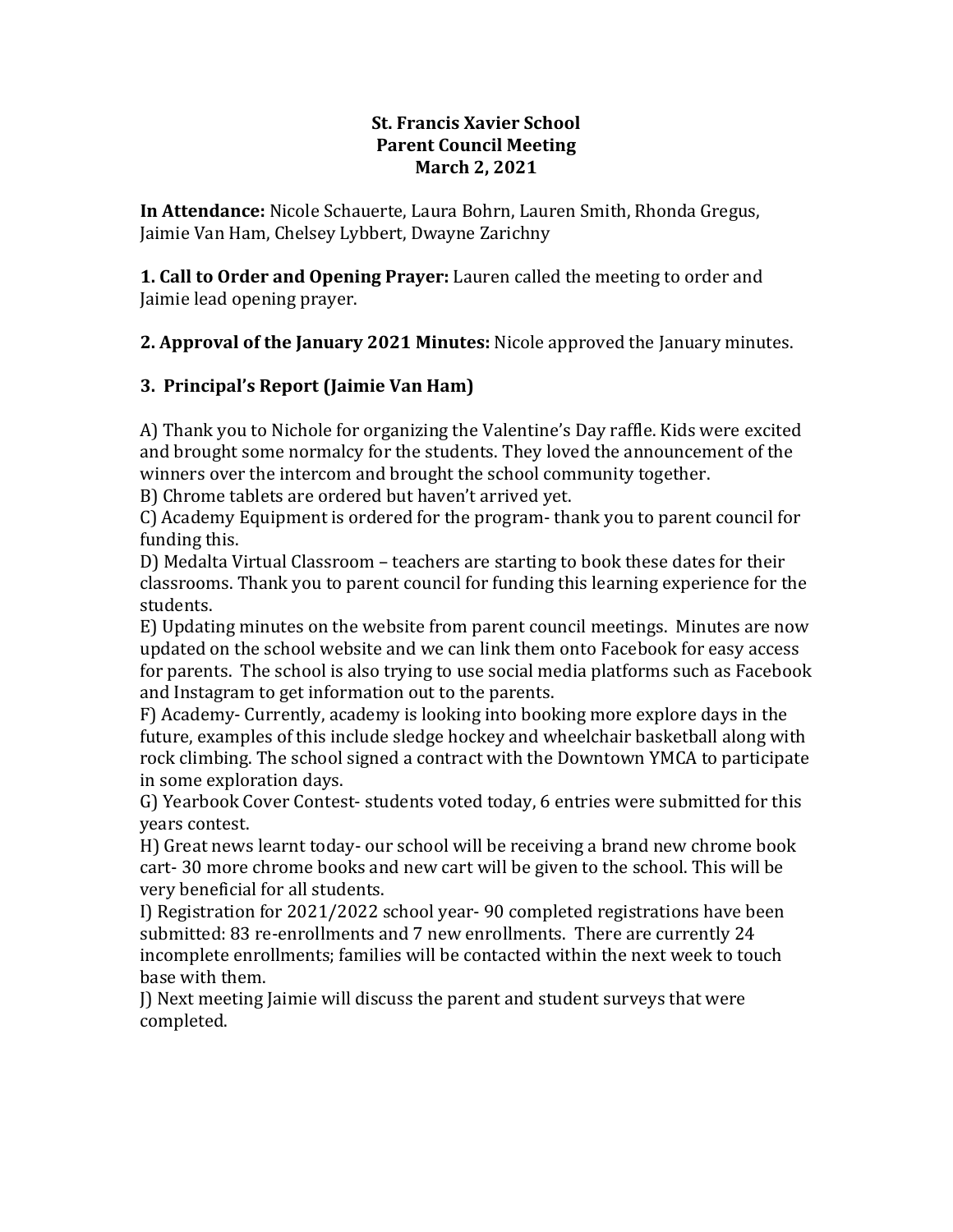## **4. Teacher's Report (Rhonda Gregus)**

Thank you to parent council for the Valentine's Day raffle, Hot Lunch and Booster Juice.

## **5. Chair's Report (Lauren Smith)**

A wonderful donation was given to the Fellowship Fund of \$1000.00. Thank you to the Smith Family for this donation.

## **6. Treasurer's Report (Nicole Schauerte)**

Budget and deposits were reviewed. Following details are the amounts the recent fundraising have made for the school

- January Boston Pizza Hot Lunch- \$137.40
- January Booster Juice- \$59.77
- February McDonalds Hot Lunch- \$107.61
- February Booster Juice- \$67.31
- Valentine's Day Raffle- \$1295.00- 259 tickets were sold
- Smith Family Donation-\$1000.00

The following are expenses to be paid:

- Light boxes for Kindergarten classroom- approximately \$440.00
- Academy Equipment and Explore Days- approximately \$1682.00
- Chrome Tablets- \$2750.00
- Medalta Virtual Classroom- approximately \$500.00
- Yearbook Award Prizes- \$100.00

## **7. Topics for Discussion**

## **A) Questions for Superintendent- Mr. Dwayne Zarichny**

Parent Council was able to ask Dwayne any questions that we have. Discussion was brought up about up about Academy fees and split grade classrooms.

## **B) 2021-2022 Calendar**

Jaimie went over the proposed 2021/2022 calendar year. She is looking for any feedback to bring back to the board in regards to this proposal.

## **C) Yearbook-**

Students voted today on the yearbook today. Winner will be announced soon.